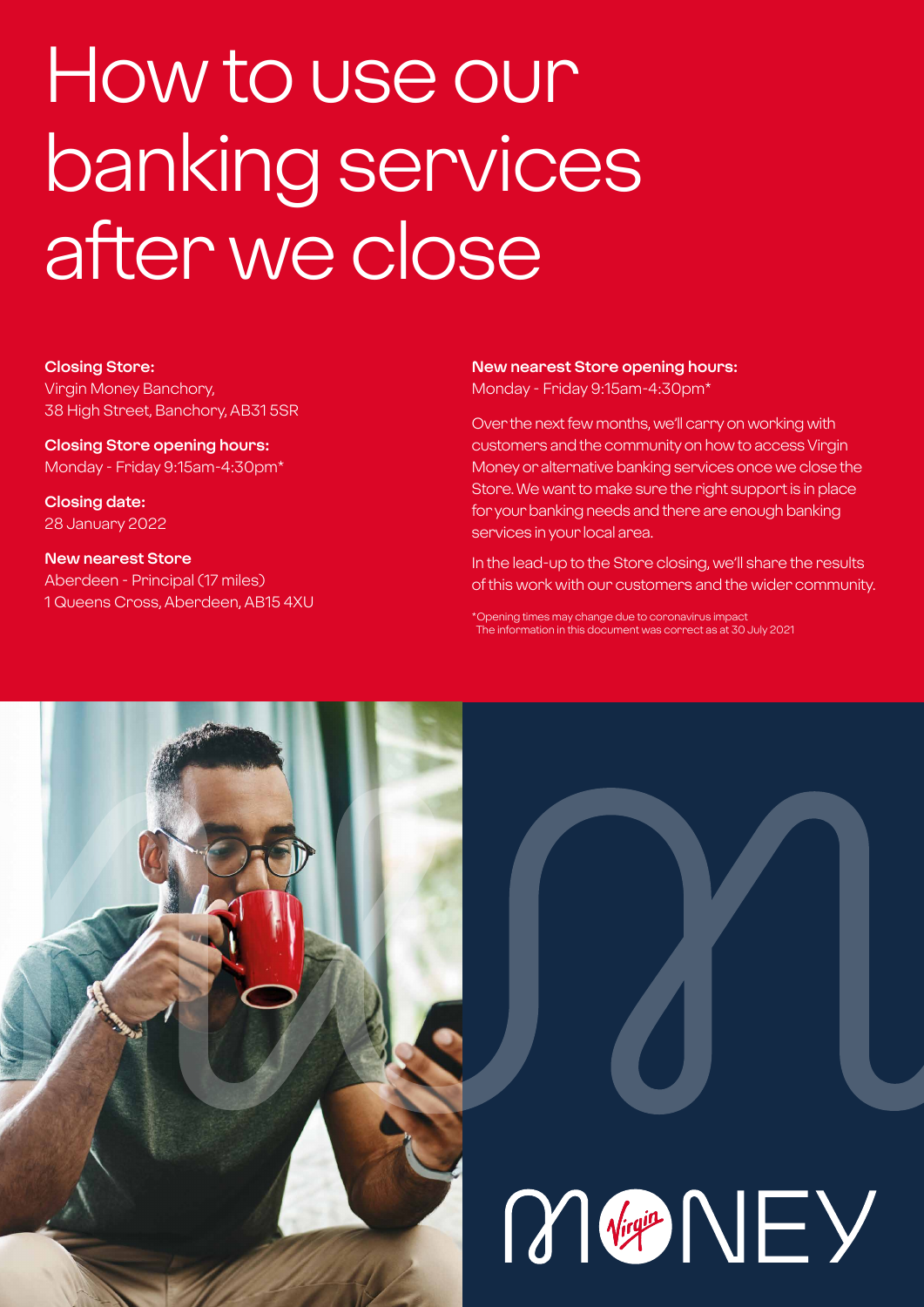### Understanding the impact of closing this Store

### Background

More and more customers are taking advantage of our digital services and only visiting Stores when they want to discuss a significant life event. Between April 2019 and July 2021 we've seen digital registrations increase from 48.7% to 57.6% across our personal customers, and daily internet banking and mobile app logins are up 66%.

It's important to balance investment in digital services with making sure our Store network continues to meet the needs of our customers. This means that we've made the difficult decision to close a number of Stores, including Banchory.

This decision has been reached after considerable thought and analysis which includes input from local management.

Our Stores will continue to be a really important part of what we do and we've recently refreshed and revitalised them now that we're one Virgin Money brand.

We've signed up to the UK Finance Access to Banking Standard and follow this for all Store closures: **[www.lendingstandardsboard.org.uk/wp-content/](http://www.lendingstandardsboard.org.uk/wp-content/uploads/2017/07/Access_to_Banking_Standard.pdf) [uploads/2017/07/Access\\_to\\_Banking\\_Standard.pdf](http://www.lendingstandardsboard.org.uk/wp-content/uploads/2017/07/Access_to_Banking_Standard.pdf)**. On 21 September 2020, the Financial Conduct Authority (FCA) introduced new standards which we'll also follow. More info can be found at **[www.fca.org.uk/publication/finalised](http://www.fca.org.uk/publication/finalised-guidance/fg20-03.pdf)[guidance/fg20-03.pdf](http://www.fca.org.uk/publication/finalised-guidance/fg20-03.pdf)**

### Considerations

In trying to decide whether to close a Store, we look at a lot of different things.

As well as how often a Store is used, we look at how local customers – including potentially vulnerable groups and business customers – will be able to carry on using banking services after the Store closes.

- > Number of customers using the Store
- > Number of other Stores we have in the area
- > Distance to nearest Store
- > Change in number of transactions in Store
- > Change in customer use of Store
- > Current lease on Store
- > ATM availability
- > Access to other banks in the area
- > Banking services at the local Post Office\*\*
- > Public transport to other Stores
- > Other ways to bank (e.g. mobile, internet and phone)
- \*\*Business customers will be charged their agreed tariff for transactions, except Change Giving where the costs are recharged monthly in arrears.

Our decision to close Banchory Store was influenced by the following:

- > We continue to see an increase in mobile use and customers signing up for digital services.
- > Should a customer wish to use a Store for general advice or to discuss a product, Aberdeen - Principal Store is 17 miles away and there are a further 3 Stores within 29 miles.
- > There are other ATMs in the area that are free to use.
- > Our mobile, internet and telephone banking facilities allow customers to do most day-to-day tasks, like balance checks, viewing transactions, transferring money between accounts, paying bills and cancelling / amending regular payments. Customers can even pay in a cheque on the go.
- > Customers are also able to use our mobile app to make external payments in a number of different ways and we're continuing to make our digital banking services bigger and better.
- > The local full service Post Office is located nearby on 37 High Street and provides personal and business customers with an alternative way to do their day-to-day banking transactions, such as cash withdrawals and paying in cash and cheques.
- > Customers can get all the information about our products and services, or raise any concerns by calling us on **0800 121 7365**. Our opening times are 7am to 9pm Monday to Saturday and 10am to 5pm on Sundays.
- > All our Stores offer an identical service, with good accessibility.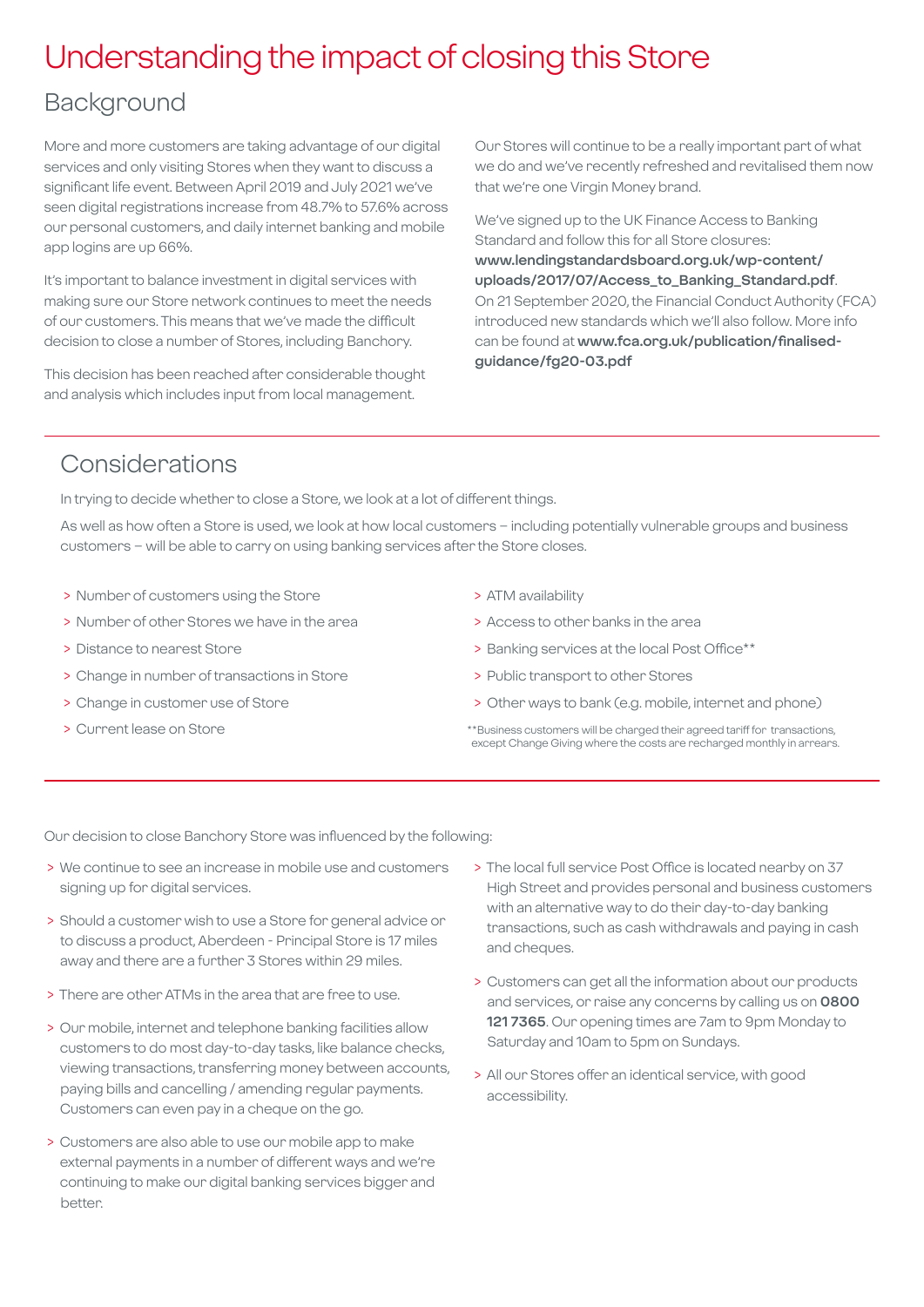### Understanding the impact of closing this Store

### What influenced our decision?

We've looked at how all customers, particularly those potentially vulnerable groups and businesses, can continue to access banking services after the Store closes. Below is some important info about how our customers are using the Store:

 $.54\%$ 

#### **Transactions down year on year**

- > **4,000** customers transacting in Store compared to a Bank average of 6,000
- > **72%** of customers visited the Store 3 times or less in the last 12 months (with more than half of these also using alternative channels with 48% digitally active)
- > Of our customers aged 70 and above, 64% visited the Store on 3 days or less during the last 12 months.
- > Potentially vulnerable customers (within one or more of the following; over 70 years old, receive benefits, have a basic Personal Current Account, are Store users only or are in arrears) 69% of those customers visited the Store on 3 days or less during the last 12 months.
- > Micro Enterprises & Charities Customer Insight 61% of micro enterprises visited the Store on 3 days or less during the last 12 months, with 34% of transactions involving cash. 70% of charities visited the Store on 3 days or less during the last 12 months, with 34% involving cash.

Our Store colleagues will actively engage with customers, including those potentially vulnerable, to discuss their options and support how they'd like to bank, along with engaging with local groups in the community.

Details of the activities, additional support requirements, feedback received and remedial action needed will be included in the Store Review document, which will be available on our website and in Stores this December.

### Local information

Banchory is a town in Aberdeenshire, situated around 18 miles west of Aberdeen.

The Store is situated in the centre of Banchory, with one other bank nearby; Bank of Scotland.

There are 2 Stores in Aberdeen and both are within 18 miles. They offer a full service in Store, with Aberdeen St Nicholas also open on a Saturday.

#### **Transport Links**

Local bus services run hourly between Banchory and Queens Cross in Aberdeen (AB15 area), with every 30 minutes into Aberdeen centre, with a similarly regular schedule of return journeys.

Road links between Banchory and Aberdeen are serviced by the A93 and other B roads, with estimated journey times of around 40 minutes.

#### **Mobile Phone Signal availability**

Banchory is well serviced by all national mobile phone networks with 4G services available from all national operators, though at times EE users may experience some problems with their voice coverage. (source Ofcom)

#### **ISP & available speeds**

Banchory is well serviced by all national providers with standard and superfast broadband availability. (source Ofcom)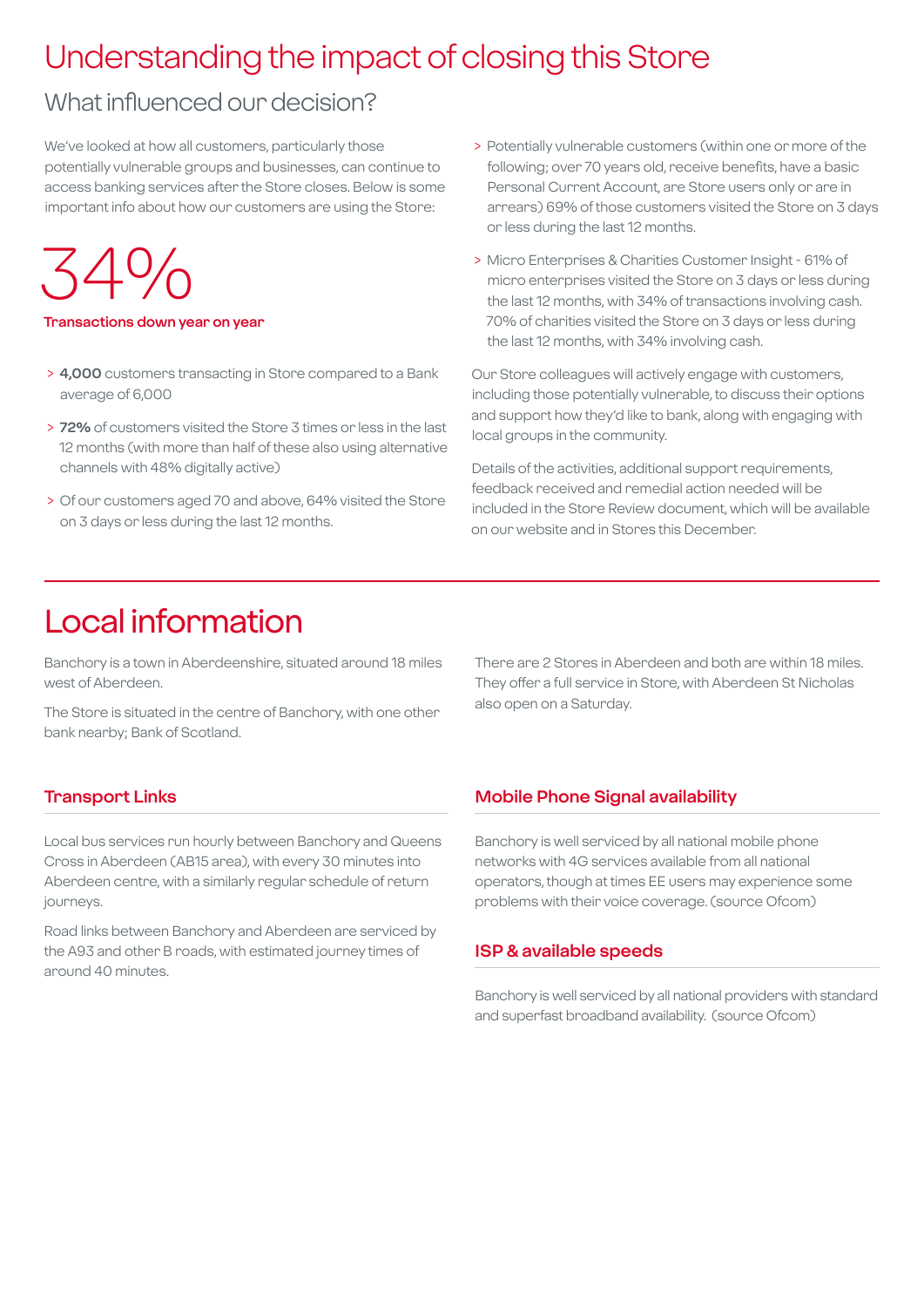## Distances to local services from the closing Store

#### **Distance to our nearest Stores** virginmoney.com/store-finder



#### **Aberdeen - Principal** 1 Queens Cross, Aberdeen, AB15 4XU Monday - Friday 9:15am-4:30pm\*



**Aberdeen - St Nicholas**

62 Union Street, Aberdeen, AB10 1WD Monday - Friday 9am-5:30pm and Saturday 9:15am-4pm\*



#### **Inverurie**

26 West High Street, Inverurie, AB51 3SL Monday - Friday 9:15am-

4:30pm and Saturday 9:15am-4pm\*



#### **Montrose**

114 High Street, Montrose, DD10 8JE Monday - Friday 9:15am-4:30pm and Saturday 9:15am-4pm\*

#### **Distance to Post Office**

#### www.postoffice.co.uk/branch-finder



### 177ft

**Banchory** 37 High Street, Banchory, AB31 5TJ Monday - Friday 9am-5:30pm and Saturday 9am-1pm There is a full service Post Office available nearby on High Street in Banchory.

#### **Competitor sites in current location?**

#### **Nearest Link ATM**

link.co.uk/atm-locator





### 0.05 miles

**Cardtronics UK Ltd at The Cooperative Food** 37 High Street, Banchory, AB31 5TJ

### Other places you can bank locally







Nearest Post Office

You can get a copy of this impact assessment on our website, in Store or by calling us.

- > 38 High Street, Banchory, AB31 5SR
- > 0800 121 7365
- > virginmoney.com/store-closures